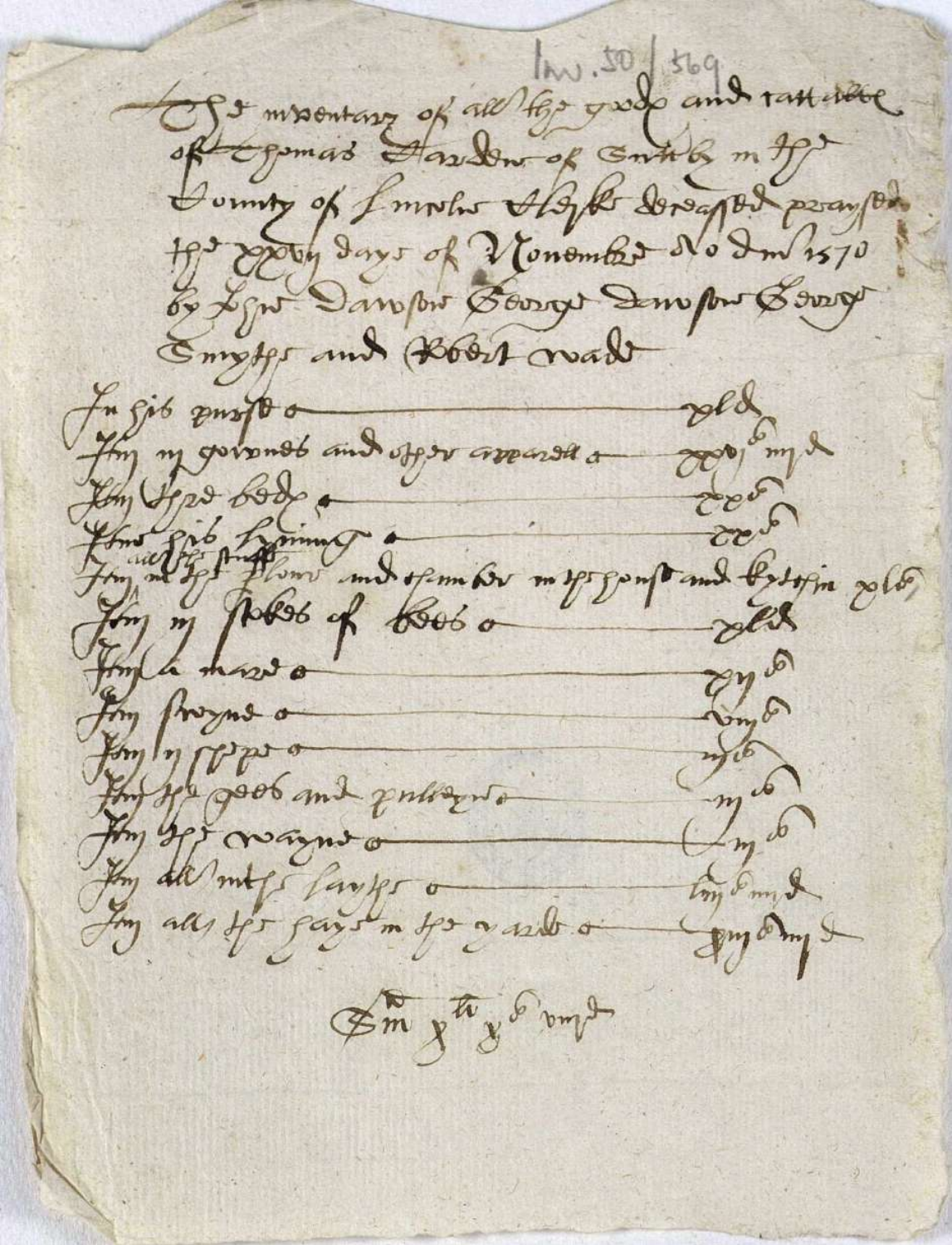### **Lincoln, Lincolnshire Archives INV 50/569**

# **Inventory, Thomas Carden of Sutterby 27 November 1570**

# **Classical Transcription**

| 1. | The inventary of all the goodes and cattalles                                              |        |        |
|----|--------------------------------------------------------------------------------------------|--------|--------|
| 2. | of Thomas Carden of Sutt(er) by in the                                                     |        |        |
| 3. | County of Lincoln Clerk deceassed praysed                                                  |        |        |
| 4. | the xxvij daye of Novembre A(nn)o d(o)m(ini) 1570                                          |        |        |
| 5. | by John Dawson George Dawson George                                                        |        |        |
| 6. | Smythe and Robert Wade                                                                     |        |        |
| 7. | In his purse                                                                               |        | xl d   |
| 8. | Item iij gownes and other apparell                                                         | xxvj s | iiij d |
| 9. | Item thre bedes                                                                            | XX S   |        |
|    | 10. Item his lynning                                                                       | XX S   |        |
|    | 11. Item <all stuff="" the=""> in the p(ar)lour and chamber in the house and kytchin</all> | xl s   |        |
|    | 12. Item iij stokes of bees                                                                |        | xl d   |
|    | 13. Item a mare                                                                            | xij s  |        |
|    | 14. Item swyne                                                                             | viij s |        |
|    | 15. Item ij shepe                                                                          | iij s  |        |
|    | 16. Item the gees and pulleyn                                                              | iij s  |        |
|    | 17. Item the wayne                                                                         | iij s  |        |
|    | 18. Item all inthe laythe                                                                  | liij s | iiij d |
|    | 19. Item all the haye in the yarde                                                         | xiij s | iiij d |
|    |                                                                                            |        |        |

20. S(u)m(ma) x li x s viij d